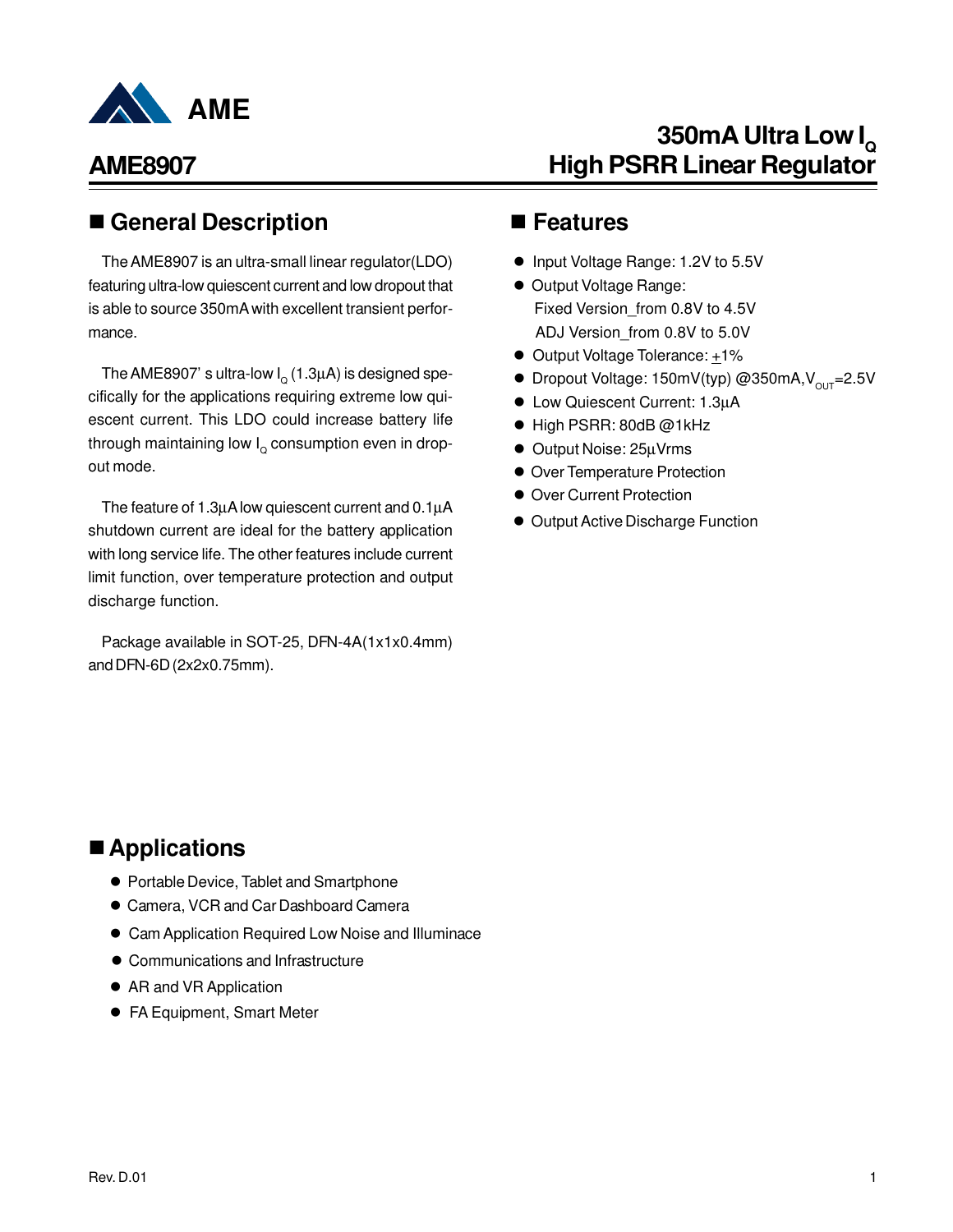

# n **Typical Applications**

### **A. Fixed Mode**



**B. ADJ Mode**

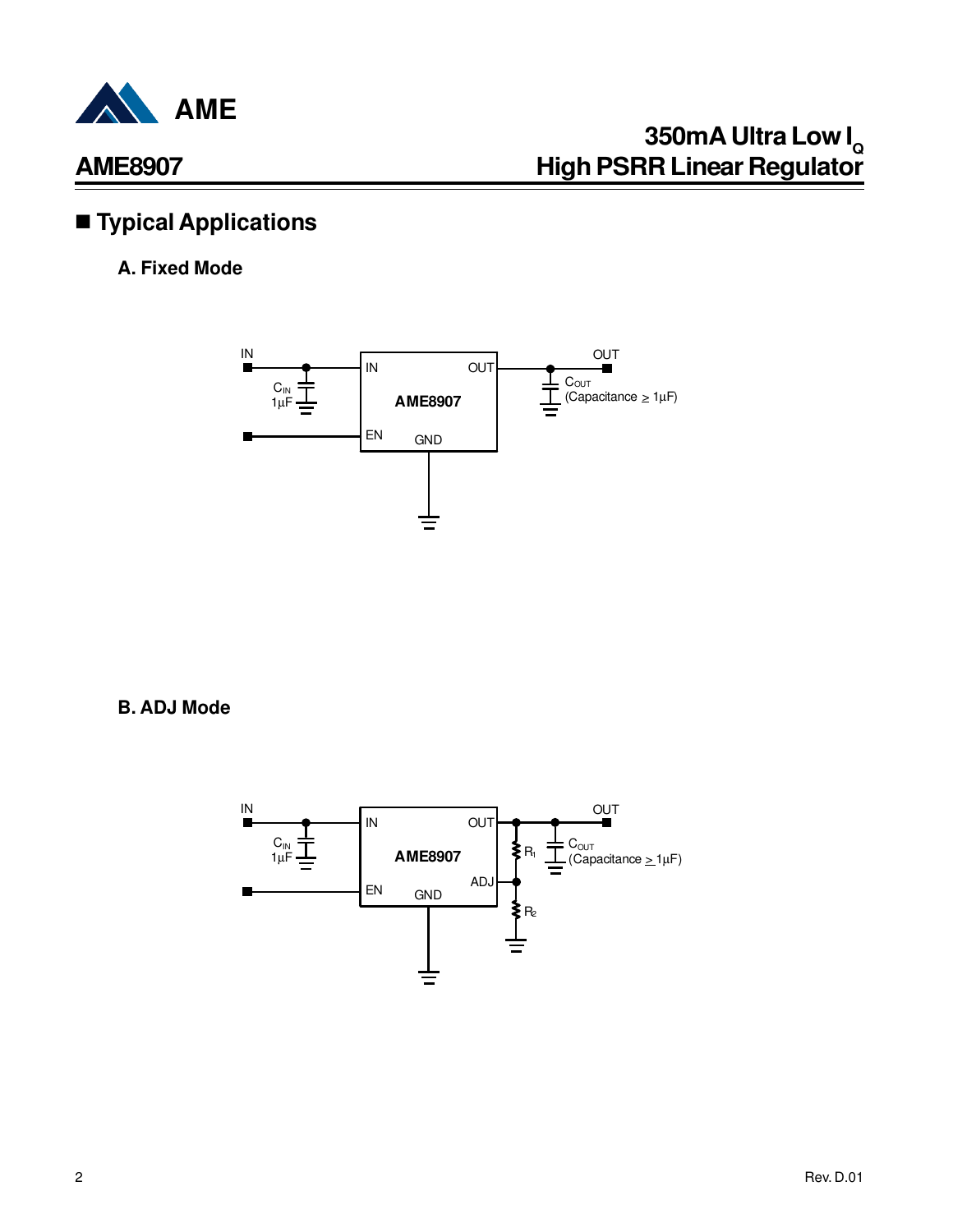

# **350mA Ultra Low I<sup>Q</sup> High PSRR Linear Regulator**

## n **Functional Block Diagram**

### **Fixed Version**



**ADJ Version**

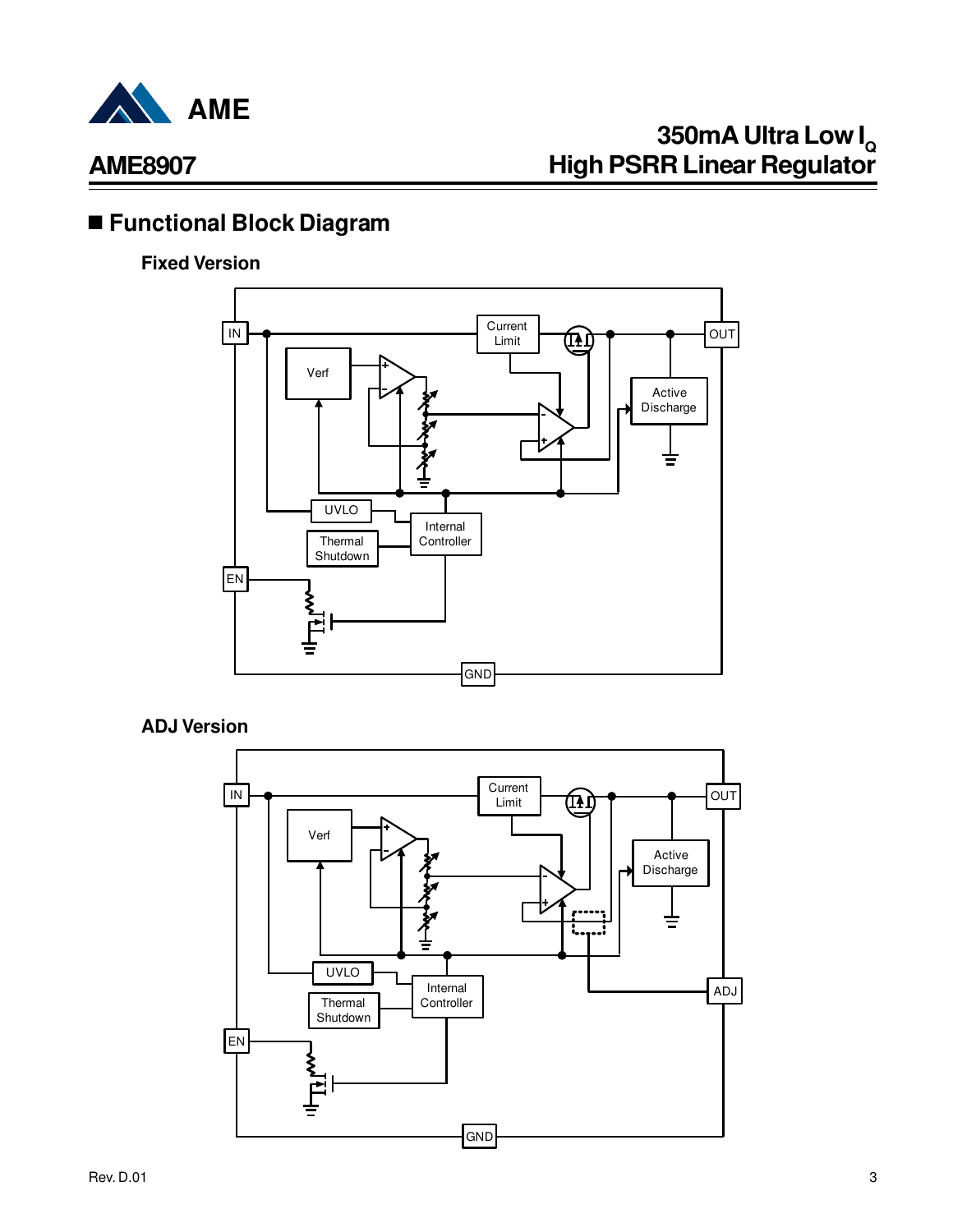

## ■ Pin Configuration

#### **SOT-25 Top View**



**AME8907**

1 2 3

ı

ш

B

## **AME8907-AEVxxx**

- 1. IN 2. GND
- 3. EN
- 4. NC 5. OUT
- 



**DFN-6D (2x2x0.75mm) Top View**



#### **AME8907-AVYxxx**

- 1. OUT
- 2. NC 3. GND
- 4. EN
- 5. NC
- 6. IN

**\* Die Attach: Conductive Epoxy**





### 3<sup>1</sup> AME8907-AVUxxx

- 1.  $Q \cup T$
- 2. GND
- 3. EN
- 4. IN
- **\* Die Attach: Non-Conductive Epoxy**

**Note: Connect exposed pad (heat sink on the back) to GND.**



**SOT-25**

### **AME8907-DEVADJ**

- 1. IN 2. GND
- 3. EN
- 4. ADJ
- 
- 5. OUT

**\* Die Attach: Conductive Epoxy** 

**DFN-6D (2x2x0.75mm) Top View**



#### **AME8907-BVYADJ**

1. OUT 2. ADJ

- 3. GND
- 4. EN

5. NC

6. IN

**\* Die Attach: Conductive Epoxy**

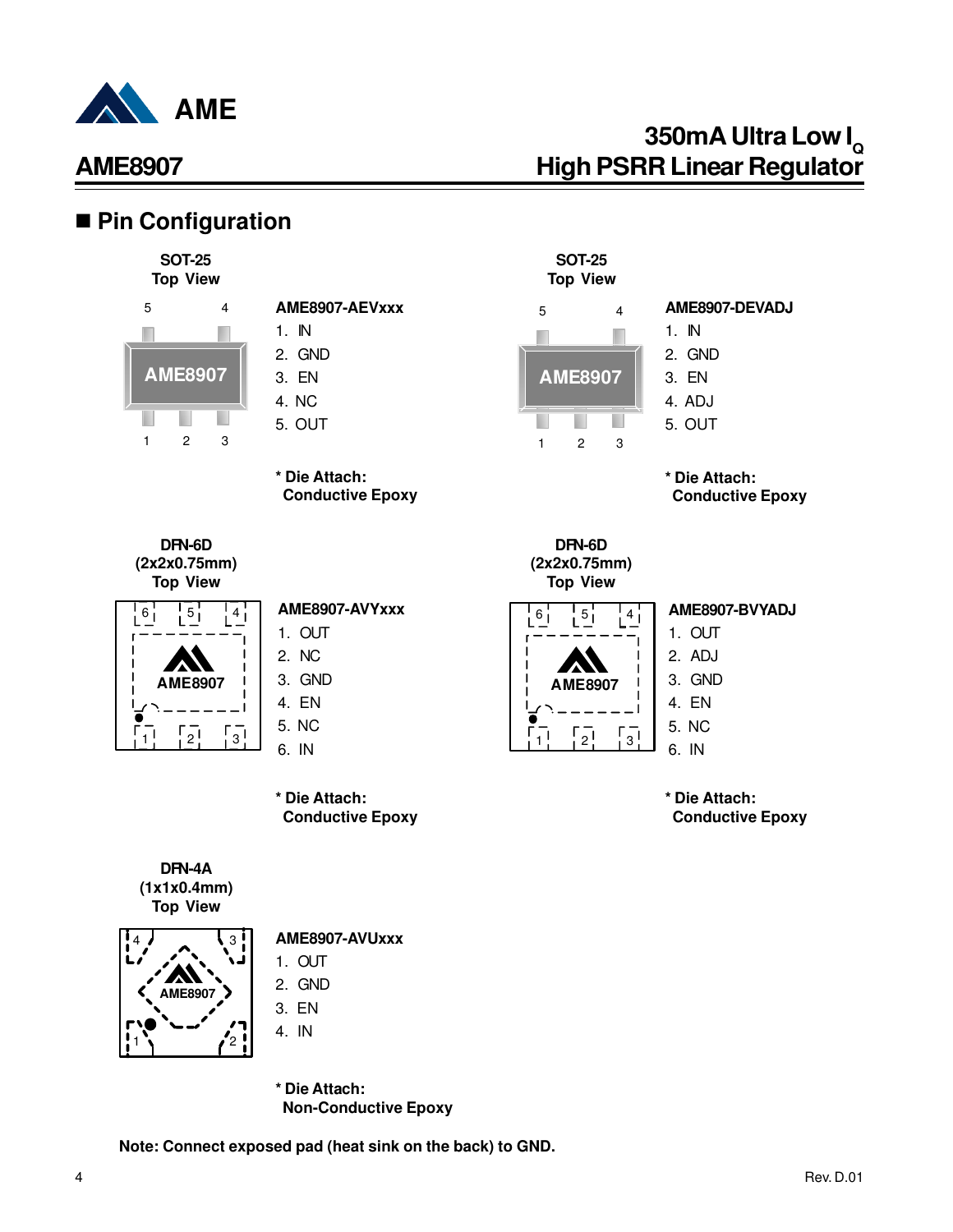

## **AME8907**

# n **Pin Description**

|                    |                           | <b>Pin Number</b> |                |                |           |                |  |
|--------------------|---------------------------|-------------------|----------------|----------------|-----------|----------------|--|
| Pin<br><b>Name</b> | Pin<br><b>Description</b> |                   | <b>SOT-25</b>  | DFN-4A         | DFN-6D    |                |  |
|                    |                           | A                 | D              | A              | A         | B              |  |
| IN                 | Input Voltage pin.        |                   |                | $\overline{4}$ | 6         | 6              |  |
| <b>GND</b>         | Ground.                   | $\overline{2}$    | 2              | $\overline{2}$ | 3         | 3              |  |
| <b>OUT</b>         | Output Voltage pin.       | 5                 | 5              |                |           |                |  |
| EN                 | Enable pin.               | 3                 | 3              | 3              | 4         | 4              |  |
| <b>ADJ</b>         | ADJ pin.                  | <b>NA</b>         | $\overline{4}$ | <b>NA</b>      | <b>NA</b> | $\overline{2}$ |  |
| <b>NC</b>          | No connection.            | $\overline{4}$    | <b>NA</b>      | <b>NA</b>      | 2, 5      | 5              |  |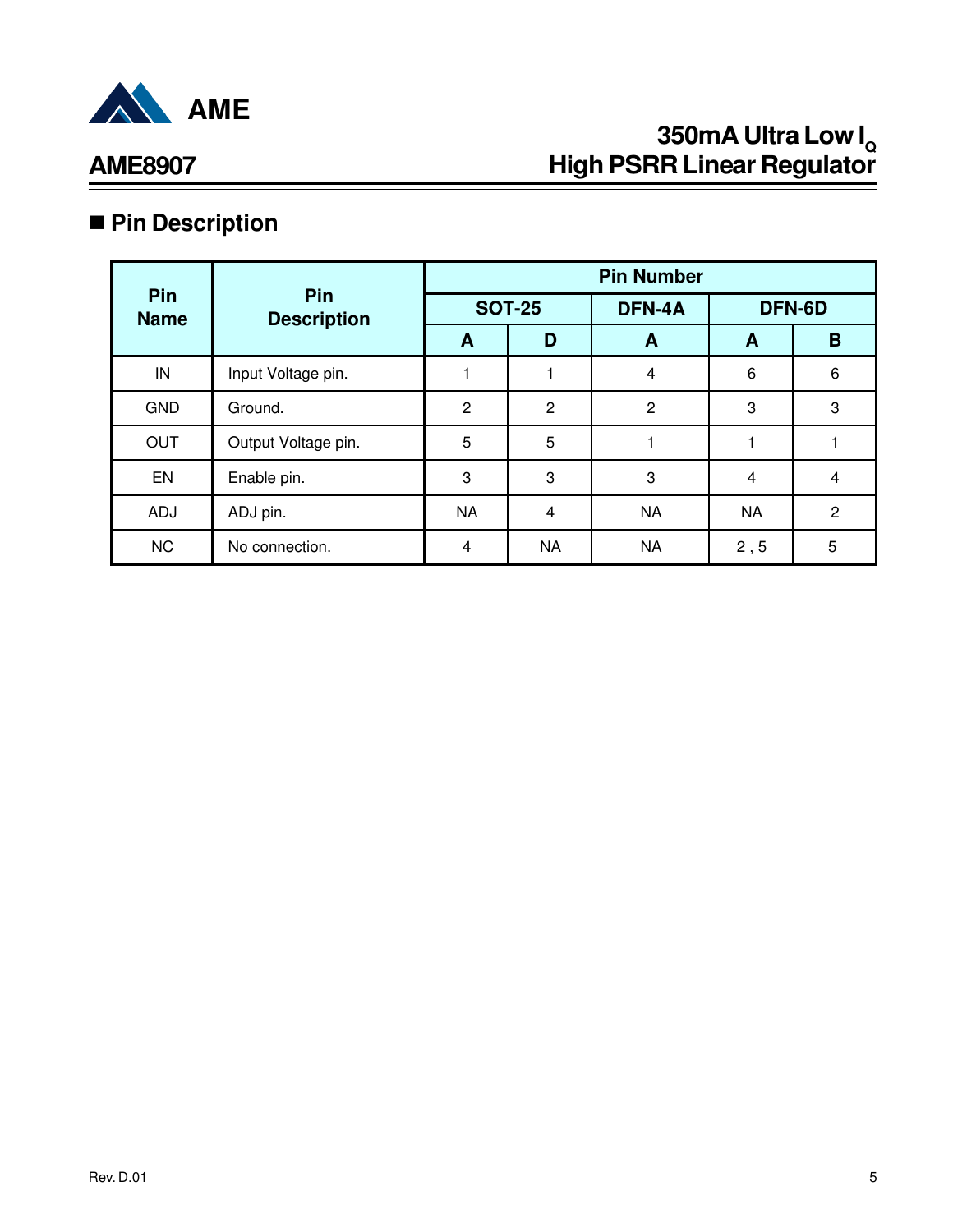

## $\blacksquare$  **Ordering Information**



| <b>Pin Configuration</b>                                                       | Package Type        | <b>Number of Pins</b> | <b>Output Voltage</b>                                                | <b>Special Feature</b>   |
|--------------------------------------------------------------------------------|---------------------|-----------------------|----------------------------------------------------------------------|--------------------------|
| 1.1N<br>A<br>2. GND<br>$(SOT-25)$<br>3. EN<br>4. NC<br>5. OUT                  | E: SOT-2X<br>V: DFN | U: 4<br>V: 5<br>Y: 6  | 100:1.0V<br>120:1.2V<br>150:1.5V<br>180:1.8V<br>250:2.5V<br>280:2.8V | R: Tape & Reel(10K/Reel) |
| 1.1N<br>D<br>2. GND<br>$(SOT-25)$<br>3. EN<br>4. ADJ<br>5. OUT                 |                     |                       | 300 : 3.0V<br>330:3.3V<br>ADJ: ADJ                                   |                          |
| 1. OUT<br>A<br>2. GND<br>$(DFN-4A)$<br>3. EN<br>4. IN                          |                     |                       |                                                                      |                          |
| 1. OUT<br>A<br>2. NC<br>$(DFN-6D)$<br>3. GND<br>4. EN<br>5. NC<br>6. IN        |                     |                       |                                                                      |                          |
| $\sf B$<br>1. OUT<br>2. ADJ<br>$(DFN-6D)$<br>3. GND<br>4. EN<br>5. NC<br>6. IN |                     |                       |                                                                      |                          |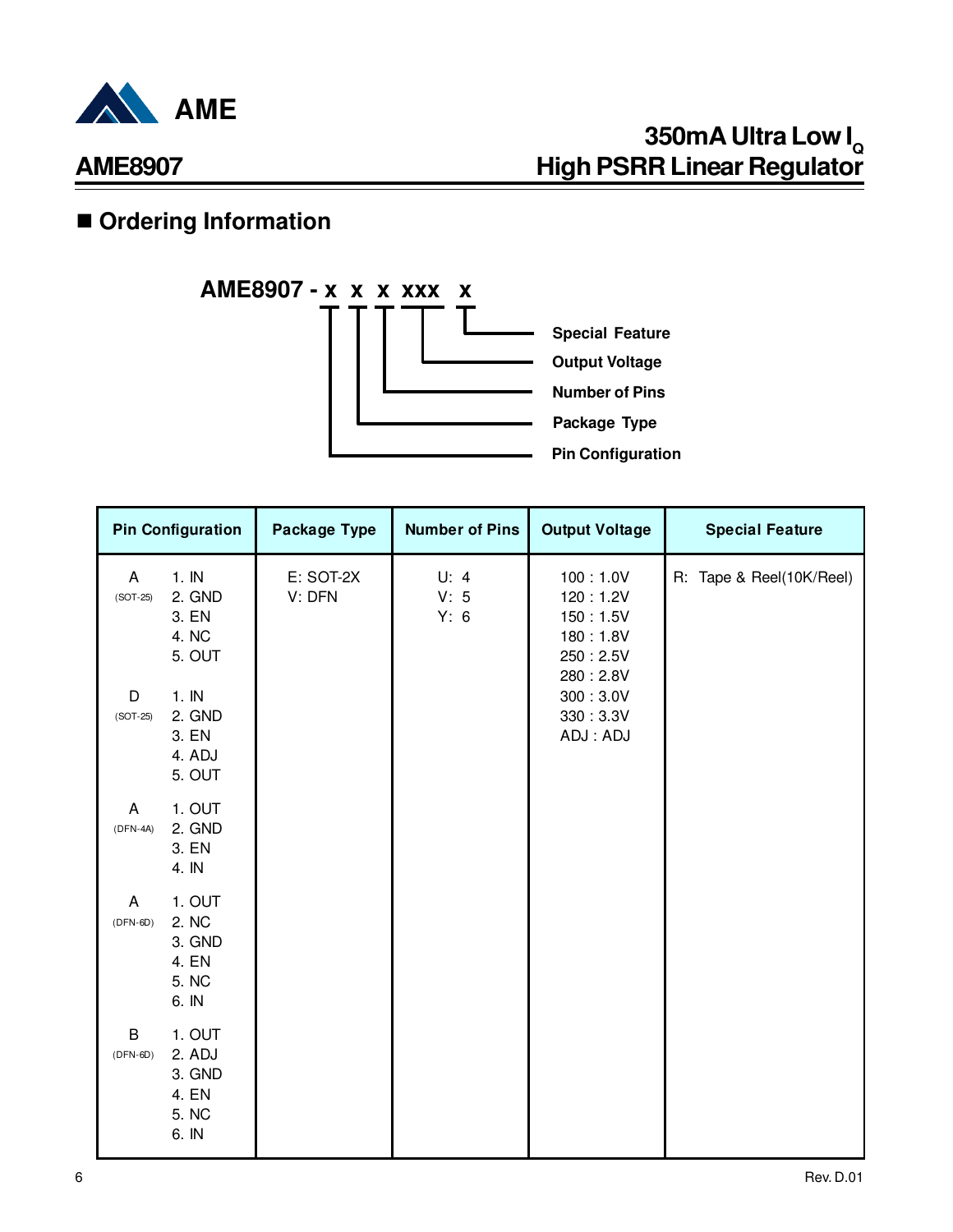

## n **Absolute Maximum Ratings**

| <b>Parameter</b>          |            | <b>Maximum</b> | <b>Unit</b> |
|---------------------------|------------|----------------|-------------|
| Input Voltage             |            | $-0.3$ to 6    | ٧           |
| Enable Voltage            |            | $-0.3$ to 6    | v           |
| Output Voltage            |            | $-0.3$ to 6    | ٧           |
|                           | <b>HBM</b> | ± 4            | kV          |
| <b>ESD Classification</b> | <b>MM</b>  | ±200           | ٧           |
|                           | <b>CDM</b> | ±1000          | v           |

## n **Recommended Operating Conditions**

| <b>Parameter</b>           | <b>Symbol</b>               | Rating                | Unit         |
|----------------------------|-----------------------------|-----------------------|--------------|
| Input Voltage              | $V_{IN}$                    | 1.2 to $5.5$          | ν            |
| Output Voltage Range       | $V_{\text{OUT}}$            | $0.8 \text{ to } 5.0$ |              |
| Ambient Temperature Range  | $T_A$                       | $-40$ to $+85$        |              |
| Junction Temperature Range | $\mathsf{T}_{\mathrm{J}}$   | $-40$ to $+125$       | $^{\circ}$ C |
| Storage Temperaturen Range | $\mathsf{T}_{\texttt{STG}}$ | $-65$ to $+150$       |              |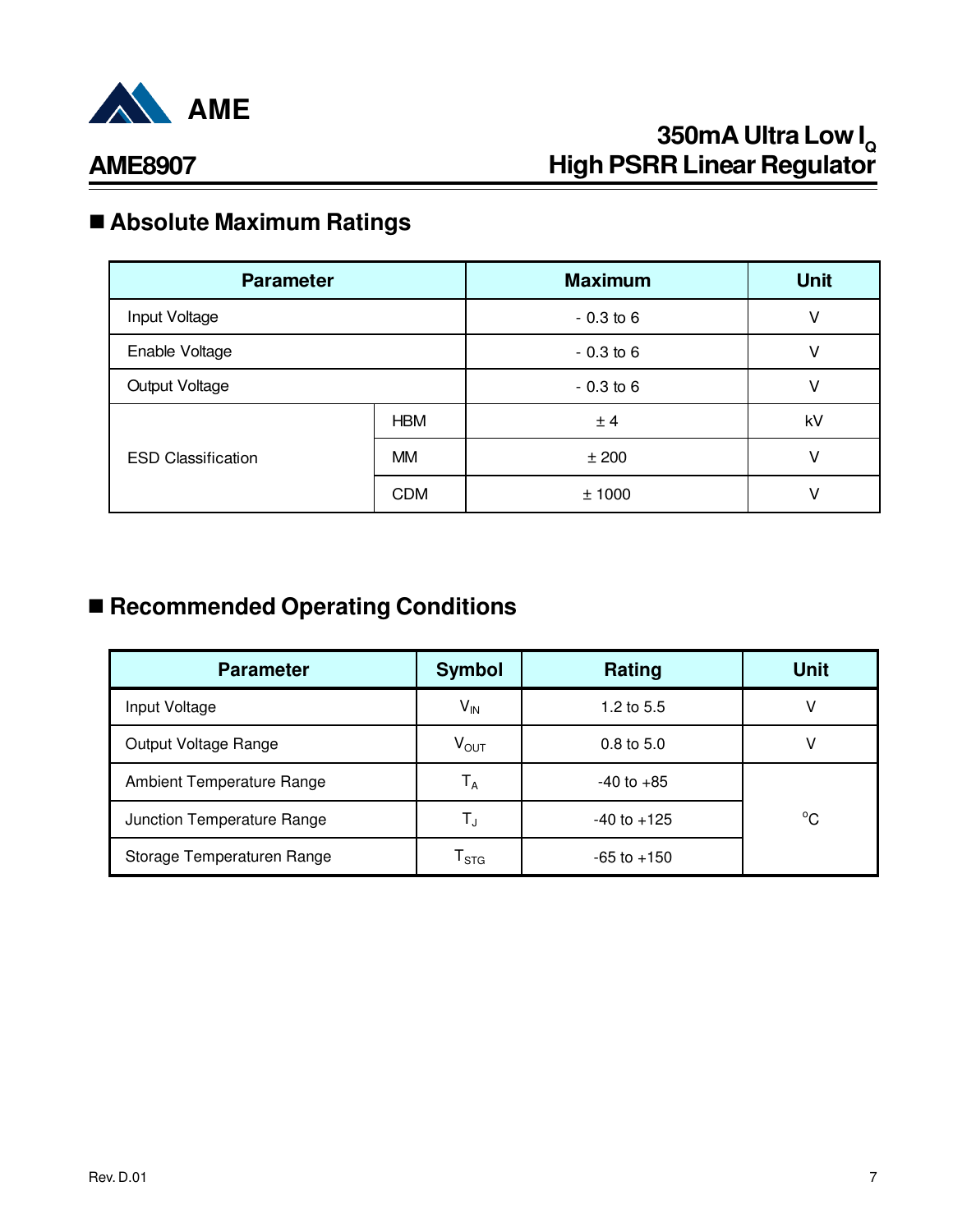

# n **Thermal Information**

| <b>Parameter</b>                            | <b>Package</b>                    | <b>Die Attach</b>       | <b>Symbol</b>        | <b>Maximum</b> | <b>Unit</b>      |  |
|---------------------------------------------|-----------------------------------|-------------------------|----------------------|----------------|------------------|--|
|                                             | SOT-25                            | <b>Conductive Epoxy</b> |                      | 81             |                  |  |
| Thermal Resistance*<br>(Junction to Case)   | DFN-4A                            | Non-Conductive Epoxy    | $\theta_{\text{JC}}$ | 140            | $^{\circ}$ C / W |  |
|                                             | DFN-6D                            | <b>Conductive Epoxy</b> |                      | 16             |                  |  |
|                                             | SOT-25                            | <b>Conductive Epoxy</b> |                      |                |                  |  |
| Thermal Resistance<br>(Junction to Ambient) | DFN-4A                            | Non-Conductive Epoxy    | $\theta_{JA}$        | 190            | $^{\circ}$ C / W |  |
|                                             | DFN-6D                            | Conductive Epoxy        |                      | 66             |                  |  |
|                                             | SOT-25                            | <b>Conductive Epoxy</b> |                      | 400            | mW               |  |
| Internal Power Dissipation                  | DFN-4A                            | Non-Conductive Epoxy    | $P_D$                | 525            |                  |  |
|                                             | DFN-6D<br><b>Conductive Epoxy</b> |                         |                      | 1515           |                  |  |
| Lead Temperature (soldering 10 sec)**       | 300                               | $^{\circ}C$             |                      |                |                  |  |

 $^*$  Measure  $\theta_{\text{JC}}$  on top of package.

\*\* MIL-STD-202G210F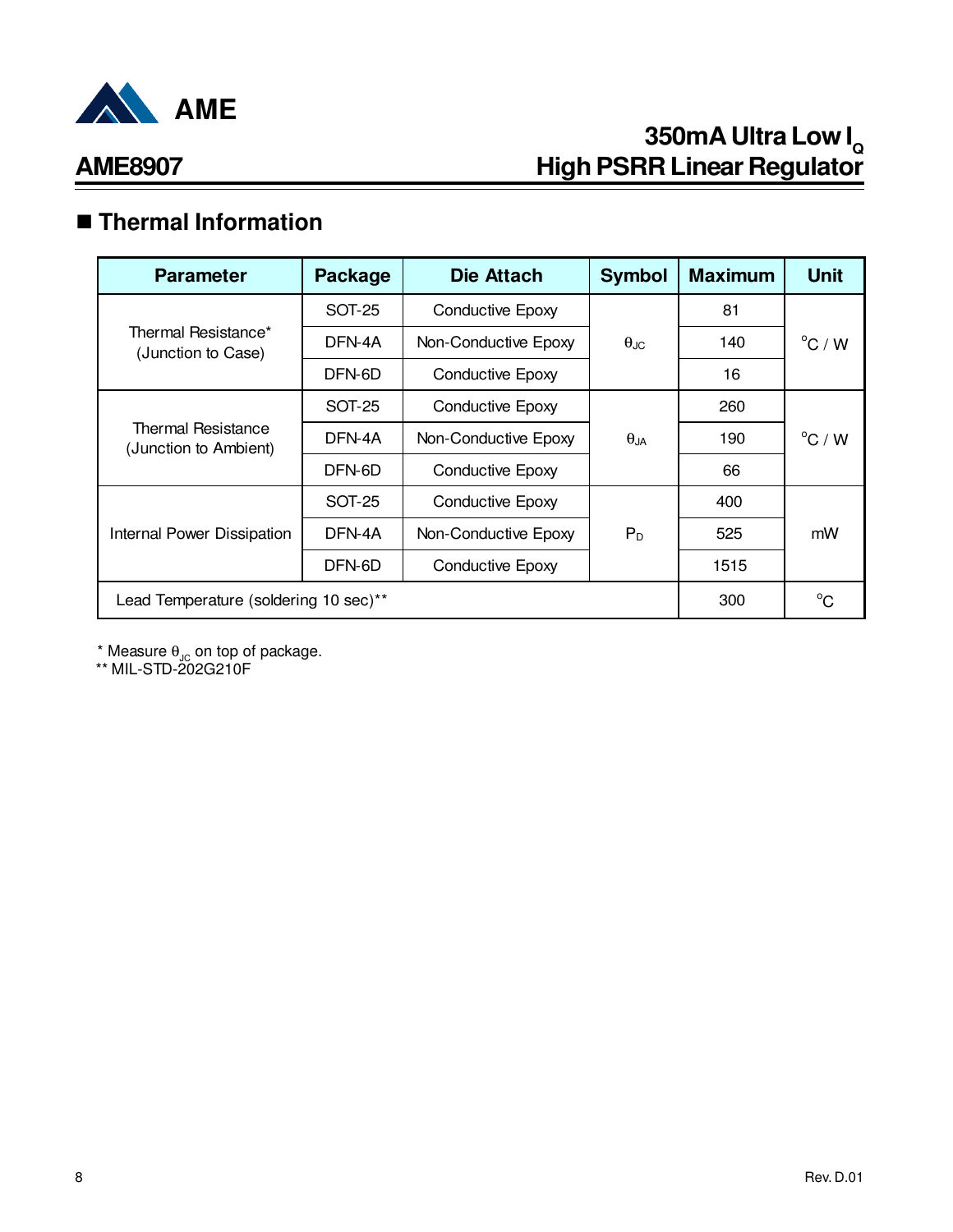

## **AME8907**

# n **Electrical Specifications**

 $\bm{\mathsf{V}}_{_{\mathsf{IN}}}\mathsf{=}\bm{\mathsf{V}}_{_{\mathsf{OUT}}}\mathsf{+1}\bm{\mathsf{V}},\bm{\mathsf{T}}_{_{\mathsf{A}}}\mathsf{=25\textdegree C}$  unless otherwise noted

| <b>Parameter</b>                                     | <b>Symbol</b>             | <b>Test Condition</b>                                       | Min         | <b>Typ</b> | <b>Max</b> | <b>Units</b>  |
|------------------------------------------------------|---------------------------|-------------------------------------------------------------|-------------|------------|------------|---------------|
| Output Voltage Range                                 | $V_{OUT}$                 |                                                             | 0.8         |            | 5          | $\vee$        |
| Output Voltage Accuracy                              | V <sub>OUT, ACC</sub>     | $I_{LOAD} = 1mA$                                            | $-1%$       |            | 1%         | V             |
| Reference Voltage                                    | $V_{REF}$                 | $I_{LOAD} = 1mA$                                            | 0.792       | 0.8        | 0.808      | $\vee$        |
| Line Regulation                                      | $REG_{LINE}$              | $V_{OUT}$ + 0.5V $\leq V_{IN} \leq$ 5.5V<br>$I_{OUT} = 1mA$ |             | 0.02       | 0.5        | $\%$          |
| Load Regulation                                      | <b>REG<sub>LOAD</sub></b> | $1mA < I_{LOAD} < 350mA$                                    |             | 20         | 50         | mV            |
|                                                      |                           | Vout $<$ 1.2V                                               |             | 0.49       | 0.75       |               |
| Dropout Voltage                                      |                           | 1.2V $\leq$ Vout $<$ 1.8V                                   |             | 0.28       | 0.45       | $\vee$        |
| $(I_{LOAD} = 350mA)$                                 | <b>V</b> <sub>DROP</sub>  | 1.8V $\leq$ Vout $<$ 2.5V                                   |             | 0.18       | 0.3        |               |
|                                                      |                           | $2.5V \le$ Vout $< 5.0V$                                    |             | 0.15       | 0.23       |               |
| Quiescent Current                                    | $I_{\rm Q}$               | $I_{LOAD} = 0mA$                                            |             | 1.3        | 2.5        | $\mu$ A       |
| Shutdown Current                                     | $I_{\text{SHDN}}$         | $V_{IN} = 5.5V$ , $V_{EN} = 0V$                             |             | 0.015      | 0.5        | $\mu$ A       |
| Shutdown Leakage Current                             |                           | $V_{\text{OUT}} = 0V$ , $V_{\text{EN}} = 0V$                |             | 0.011      |            | $\mu$ A       |
| Output Voltage PSRR<br>(Fixed V <sub>OUT</sub> Mode) | <b>PSRR</b>               | $I_{\text{OUT}} = 1 \text{mA}$ , f = 1kH <sub>z</sub>       |             | 80         |            | dB            |
| <b>Current Limit</b>                                 | $I_{LIM}$                 | $V_{\text{OUT}} = 90\%$ of $V_{\text{OUT(NOM)}}$            | 450         |            |            | mA            |
| <b>EN Input Current</b>                              | $I_{EN}$                  | $V_{EN} = 5.5V$                                             |             | 0.015      | 0.5        | $\mu$ A       |
| Enable High Level                                    | $V_{EN(HI)}$              | $V_{IN} = 5.5V$                                             | 0.9         |            | $V_{IN}$   | $\vee$        |
| Enable Low Level                                     | $V_{EN(LO)}$              | $V_{IN} = 5.5V$                                             | $\mathbf 0$ |            | 0.4        | V             |
| Output Voltage Noise                                 | eN                        | BW = $10HZ$ to $100KHZ$                                     |             | 25         |            | $\mu V_{RMS}$ |
| Discharge Resistance                                 | $R_{DSG}$                 | $EN = 0V$ , $V_{OUT} = 0.1V$                                |             | 10         |            | Ω             |
| Over Temperature Shutdown                            | <b>OTS</b>                | $I_{OUT} = 1mA$                                             |             | 160        |            | $^{\circ}$ C  |
| Over Temperature Hysteresis                          | <b>OTH</b>                | $I_{OUT} = 1mA$                                             |             | 30         |            | $^{\circ}C$   |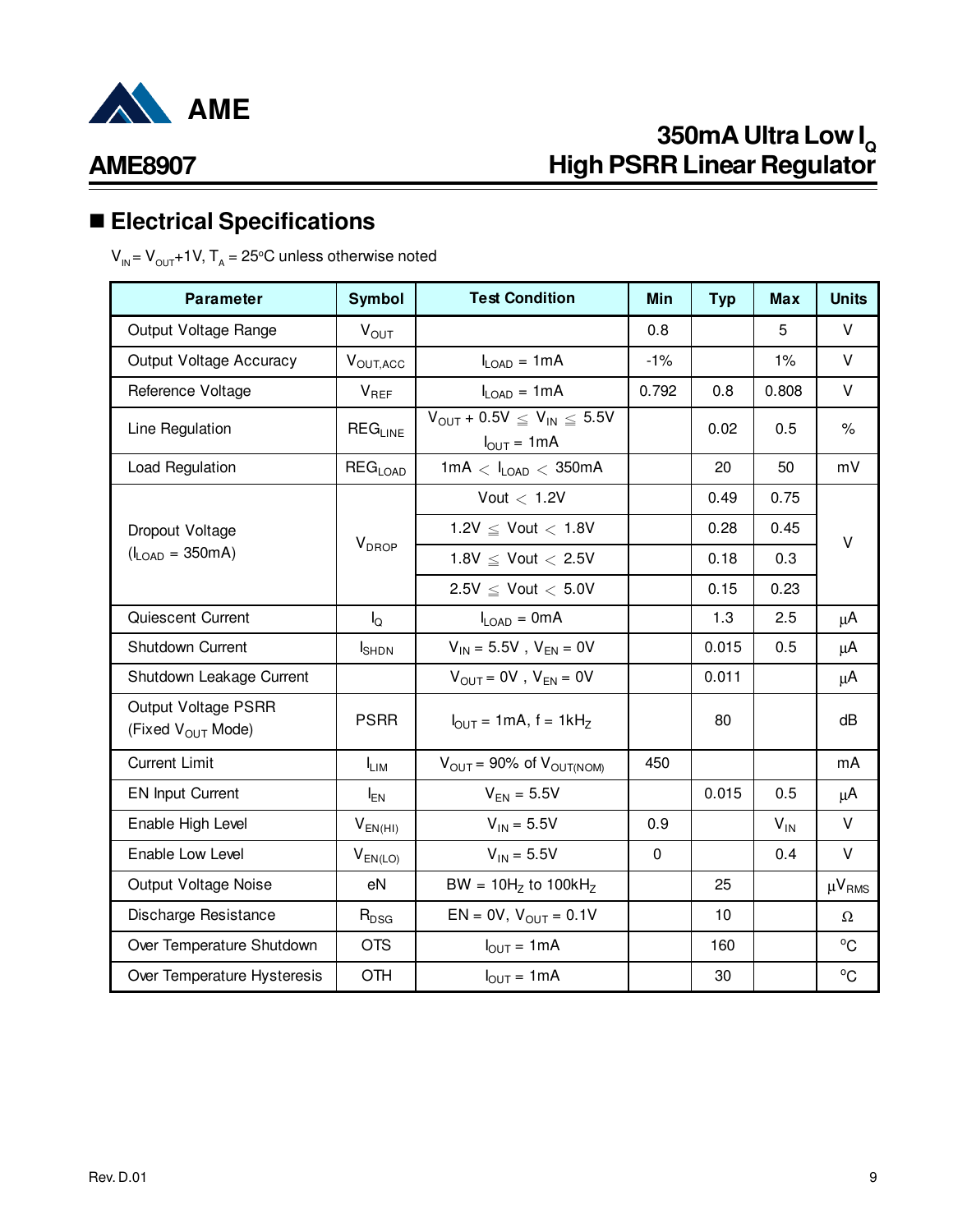

### n **Detailed Description**

#### **Overview**

The AME8907 is a low dropout linear regulator (LDO) featuring low quiescent current with excellent line and load transient performance designated for power-sensitive applications. The 1% accuracy of output voltage provides low output noise, high power supply rejection ratio(PSRR) and low-dropout voltage.

#### **Enable Pin**

Enable pin is powered-on in Active-High mode. During pulled-low mode, the MOS transistor is off and all of internal circuits are powered down. When the EN pin is floating, the internal mode is pulled-down.

#### **Adjustable Version**

The output voltage of regulator is determind by external resistor dividers. While external resistor divider is connected to ADJ pin, the output voltage is calculated by the following equation:

$$
V_{OUT}=V_{ADJ}\times(1+\frac{R1}{R2})
$$

 For AME8907, the range of output voltage is from 0.8V to 5V.

 R1 and R2 should be high enough to maintain low quiescent current but the exceeding value of R1+R2 will reduce stability. In general, when R1 and R2 are above 10KΩ, LDO will reach adequate stability and generate reasonable layout precautions. To improve stability, keep parasitics on the ADJ pin to a minimum and lower R1 and R2 values.

#### **Under-Voltage Lockout(UVLO)**

UVLO keeps the output shutdown until the internal circuitry is operating properly.

#### **Input and Output Capacitor Selection**

AME8907 is designed to stabilize a wide range of output capacitors. The ESR of output capacitor relates to stability. The larger ESR of output capacitor decreases the peak deviations and improves transient response during current changes.

The different types of capacitor(aluminum, ceramic and tantalum) have different characterizations, such as temperature and voltage coefficients. All of ceramic capacitors are manufactured with a variety of dielectrics, each with different behavior across temperature and applications. Commom dielectrics are X5R, X7R and Y5V. It is recommended to use 1µF to 10µF X5R or X7R dielectric ceramic capacitors with 30mΩ to 50mΩ ESR range between device outputs and ground for stability. The AME8907 is designed to remain stable through ceramic capacitors with low ESR and larger capacitance. The ESR of output capacitor is very important because it generates a zero to provide phase lead for loop stability.

There is no requirement for the ESR on the input capacitor but it is voltage and temperature coefficient must be considered for the environment of device application.

#### **Auto Discharge**

The auto discharge function could quickly force the output voltage to zero. When the LDO is disabled, the output capacitor is quickly discharged to reduce the output voltage to nearly zero. This function is very useful for the applications with quick ON/OFF function.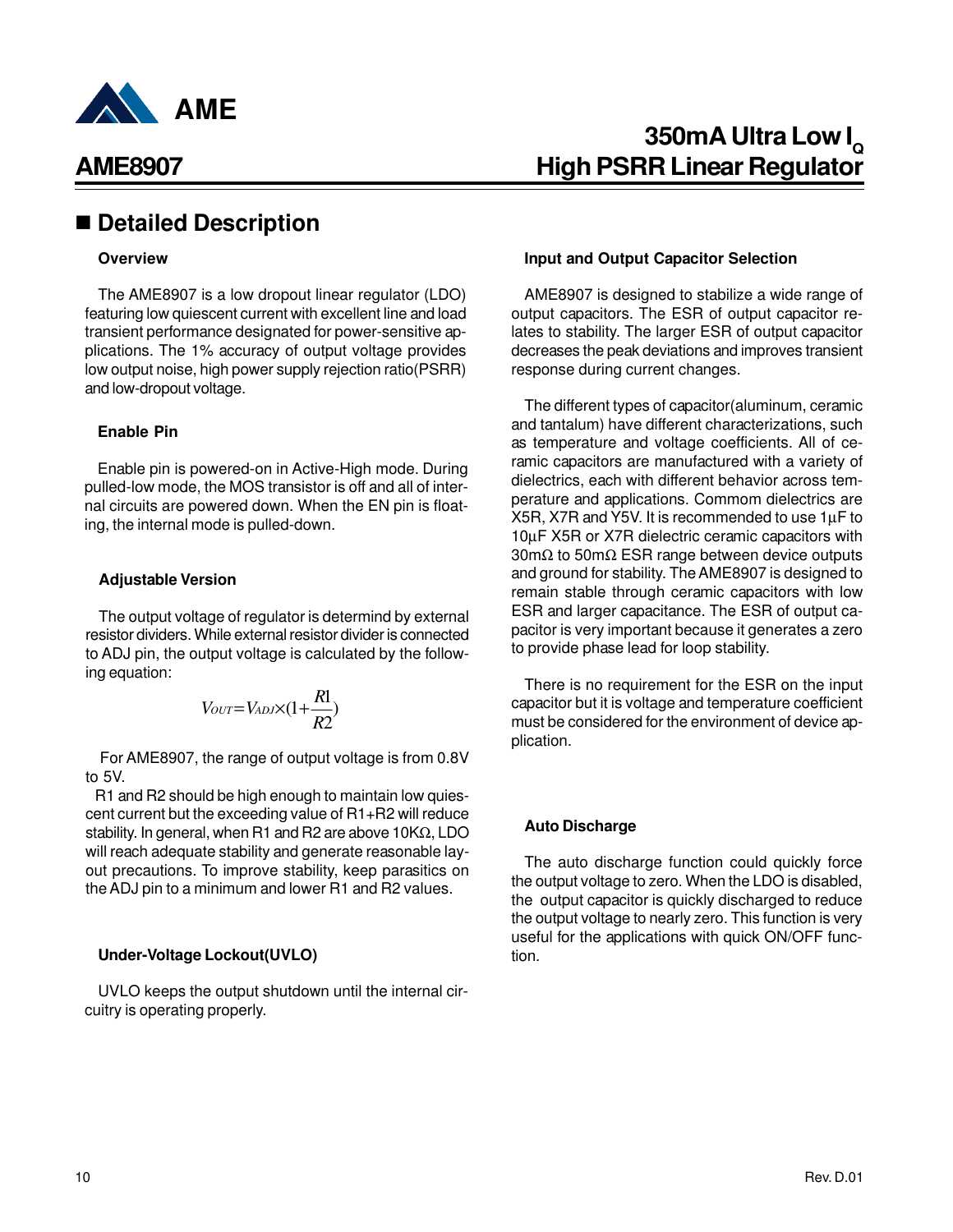

## **AME8907**

## ■ Detailed Description (Contd.)

#### **Thermal Consideration**

The power handling capabilitty of device will be limited by allowable operating junction temperature(125°C). The maximum output power of AME8907 is limited by the maximum power dissipation of each package. The calculation of power dissipation is according to input voltage, output voltage and output current. The maximum power dissipation should not exceed the package' s maximum power rating.

 $P_{MAX} = (V_{IN\text{-}MAX} - V_{OUT}) \times I_{OUT}$ 

Where:  $V_{IN-MAX}$  = maximum input voltage  $P_{MAX}$  = maximum power dissipation of the package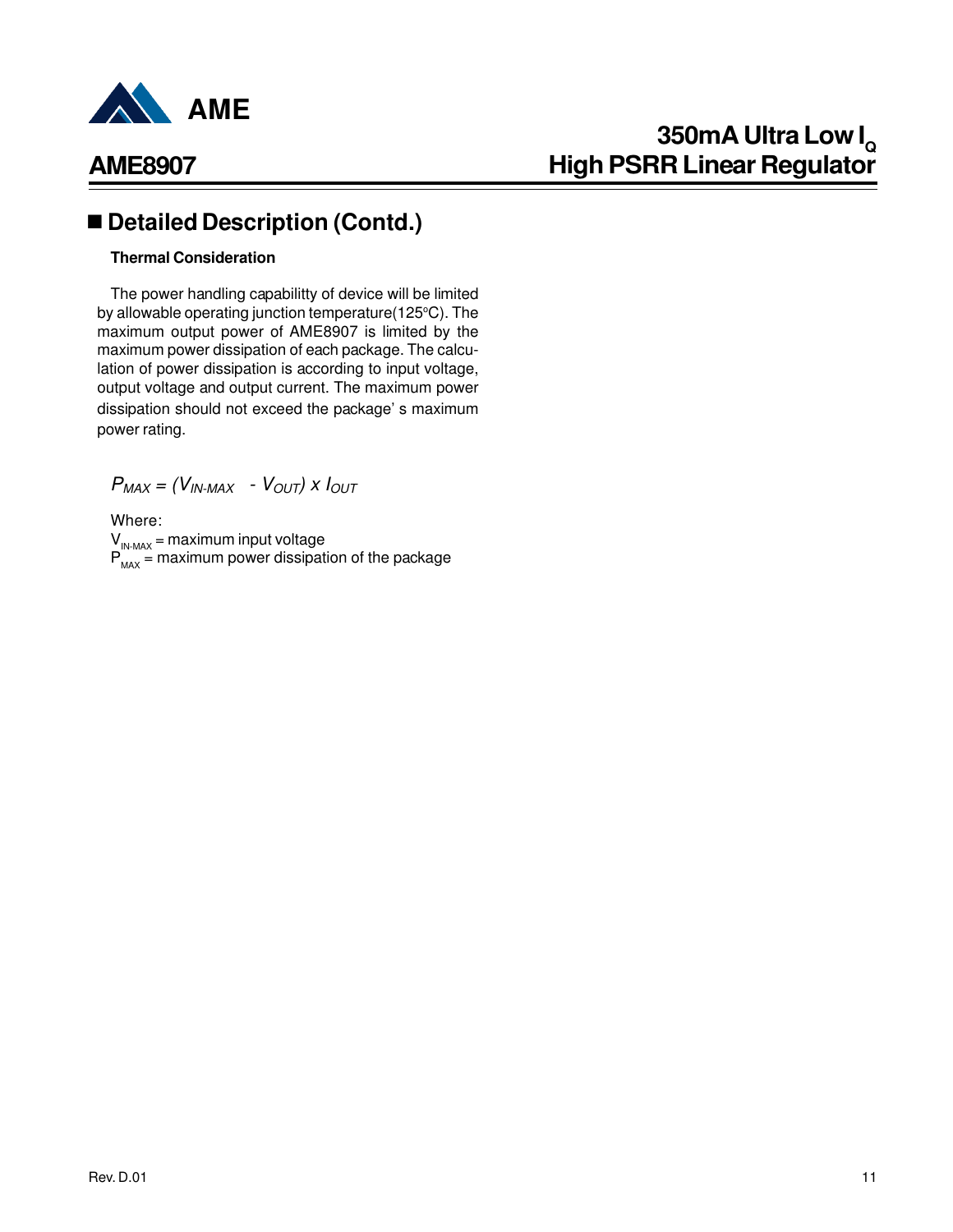

## ■ Characterization Curve





**PSRR vs Frequency**





**Temperature(<sup>o</sup>C)**

**Output Noise Output Noise**



#### **PSRR vs Frequency**

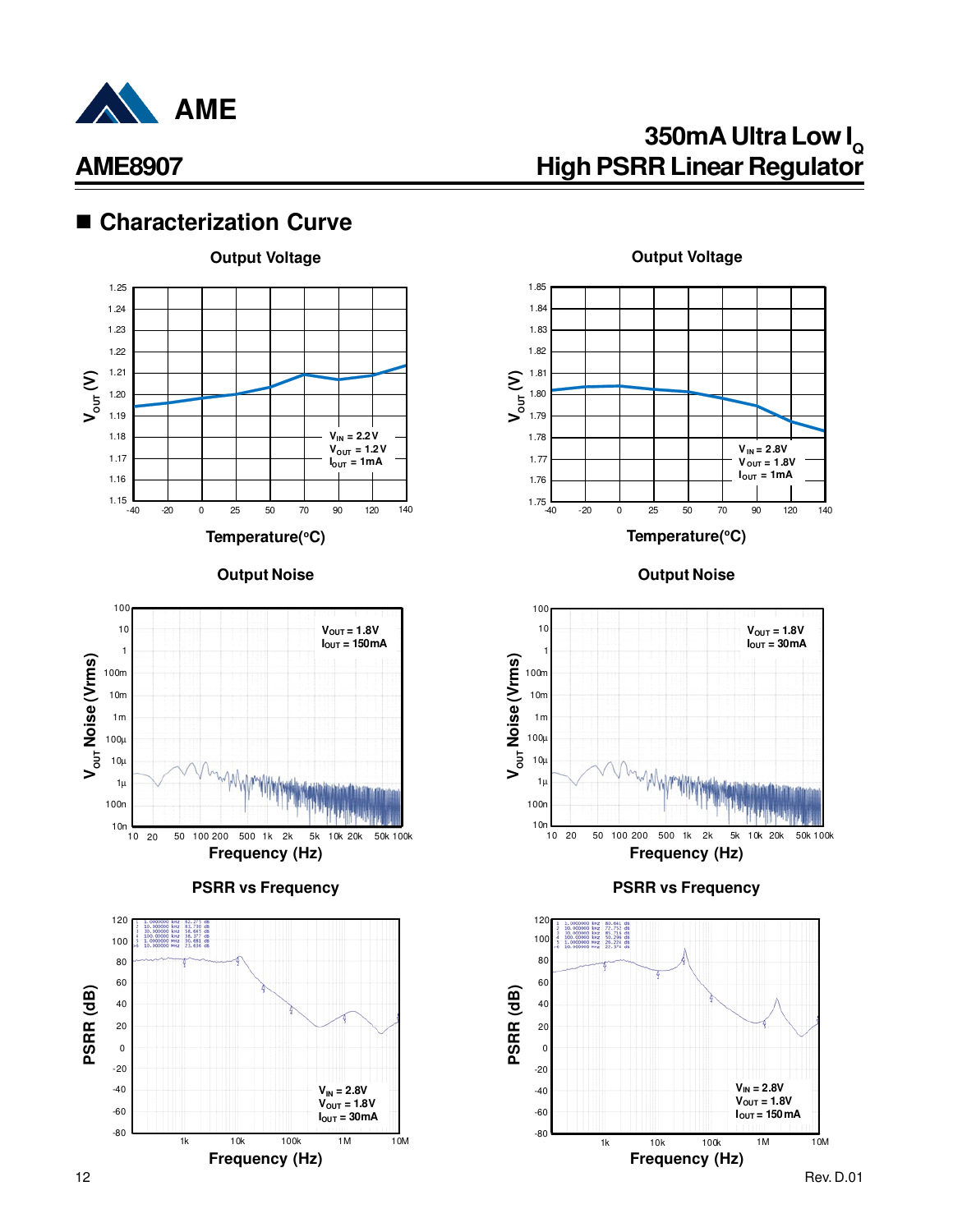

# **350mA Ultra Low I<sup>Q</sup> High PSRR Linear Regulator**

## ■ Characterization Curve (Contd.)

**Power On Transition**



**Time (400**µ**s/Div)**

**1.**  $V_{IN} = 2V/Div$ 

- **2.**  $V_{FN} = 2V/Div$
- **3.**  $V_{\text{OUT}}^{\text{}} = 2V/Div$
- **4.**  $I_{\text{OUT}} = 200 \text{mA/Div}$

#### **Power Off Transition**



**Time (100**µ**s/Div)**

**1. VIN = 2V/Div**

- **2. VEN = 2V/Div**
- **3. VOUT = 2V/Div**
- **4. IOUT = 200mA/Div**

#### **Power On Transition**



**1.**  $V_{IN} = 2V/Div$ 

- **2. VEN = 2V/Div**
- **3. VOUT = 2V/Div**
- **4.**  $I_{\text{out}} = 200 \text{mA/Div}$



**Power Off Transition**

**Time (100**µ**s/Div)**

- **1. VIN = 2V/Div 2. VEN = 2V/Div 3. VOUT = 2V/Div**
- **4. IOUT = 200mA/Div**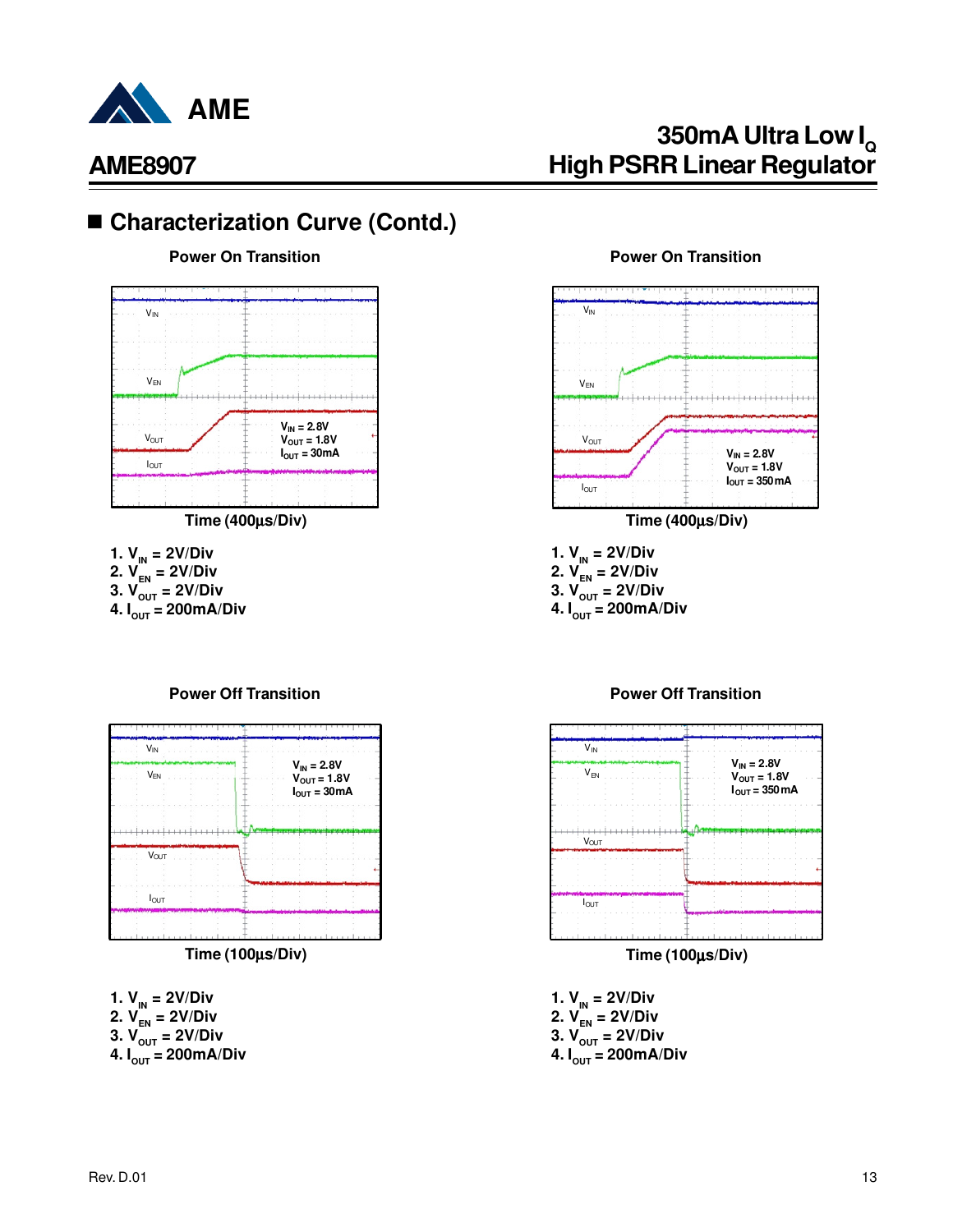

# ■ Characterization Curve (Contd.)



- **1. VIN = 5V/Div**
- **2. VOUT = 10mVV/Div**
- **3. IOUT = 500mA/Div**

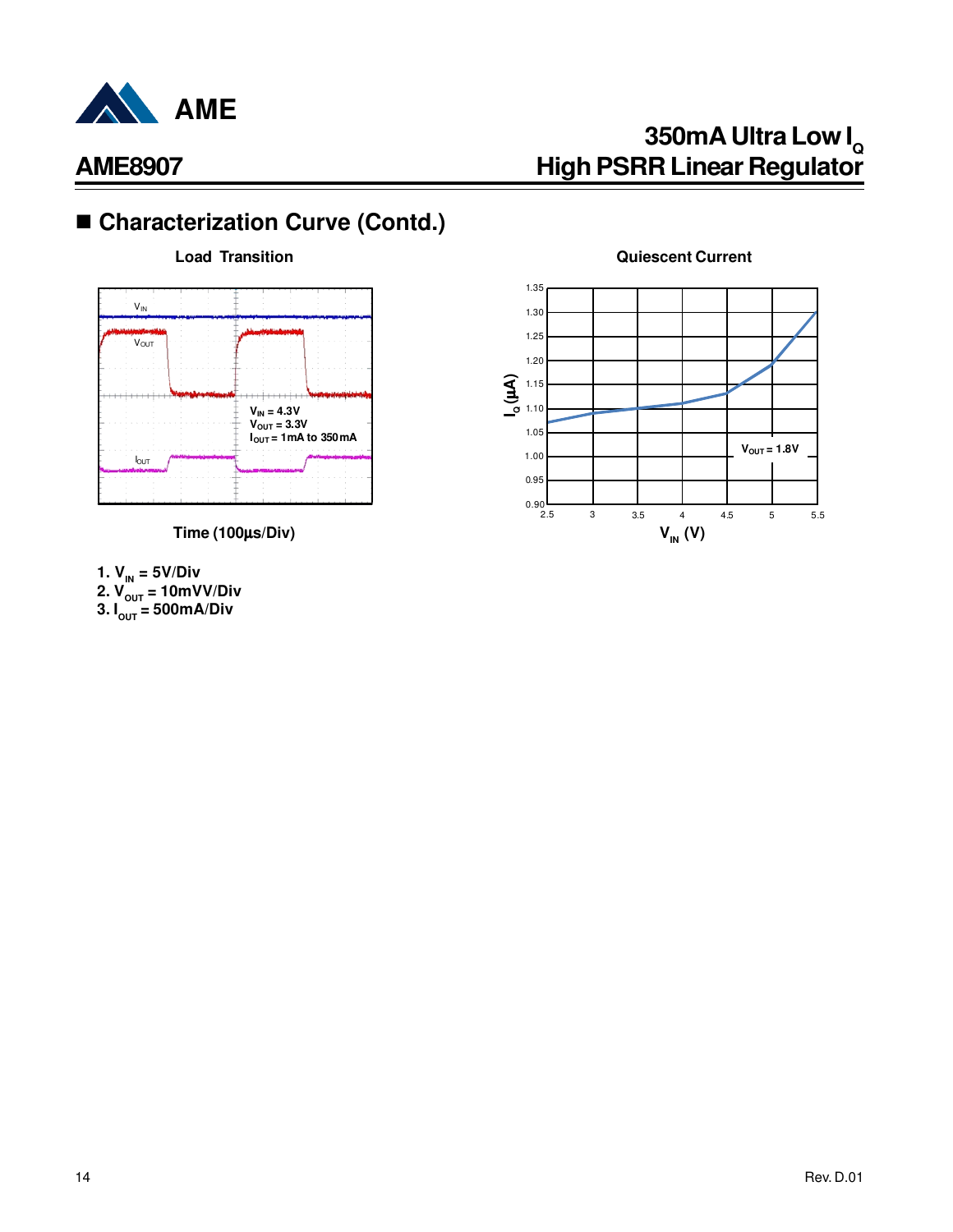

## n **Tape and Reel Dimension**

**SOT-25**



**Carrier Tape, Number of Components Per Reel and Reel Size**

| Package | <b>Carrier Width (W)</b> | Pitch (P)        | Pitch (P0)       | <b>Part Per Full Reel</b> | <b>Reel Size</b> |
|---------|--------------------------|------------------|------------------|---------------------------|------------------|
| SOT-25  | $8.0 \pm 0.1$ mm         | $4.0 \pm 0.1$ mm | $4.0{\pm}0.1$ mm | 3000pcs                   | $180±1$ mm       |

### **DFN-4A (1x1x0.4mm)**



**Carrier Tape, Number of Components Per Reel and Reel Size**

| Package               | <b>Carrier Width (W)</b> | Pitch (P)        | Pitch (P0)       | <b>Part Per Full Reel</b> | <b>Reel Size</b> |
|-----------------------|--------------------------|------------------|------------------|---------------------------|------------------|
| DFN-4A<br>(1x1x0.4mm) | $8.0 \pm 0.1$ mm         | $4.0 \pm 0.1$ mm | $4.0 \pm 0.1$ mm | 3000pcs                   | $180±1$ mm       |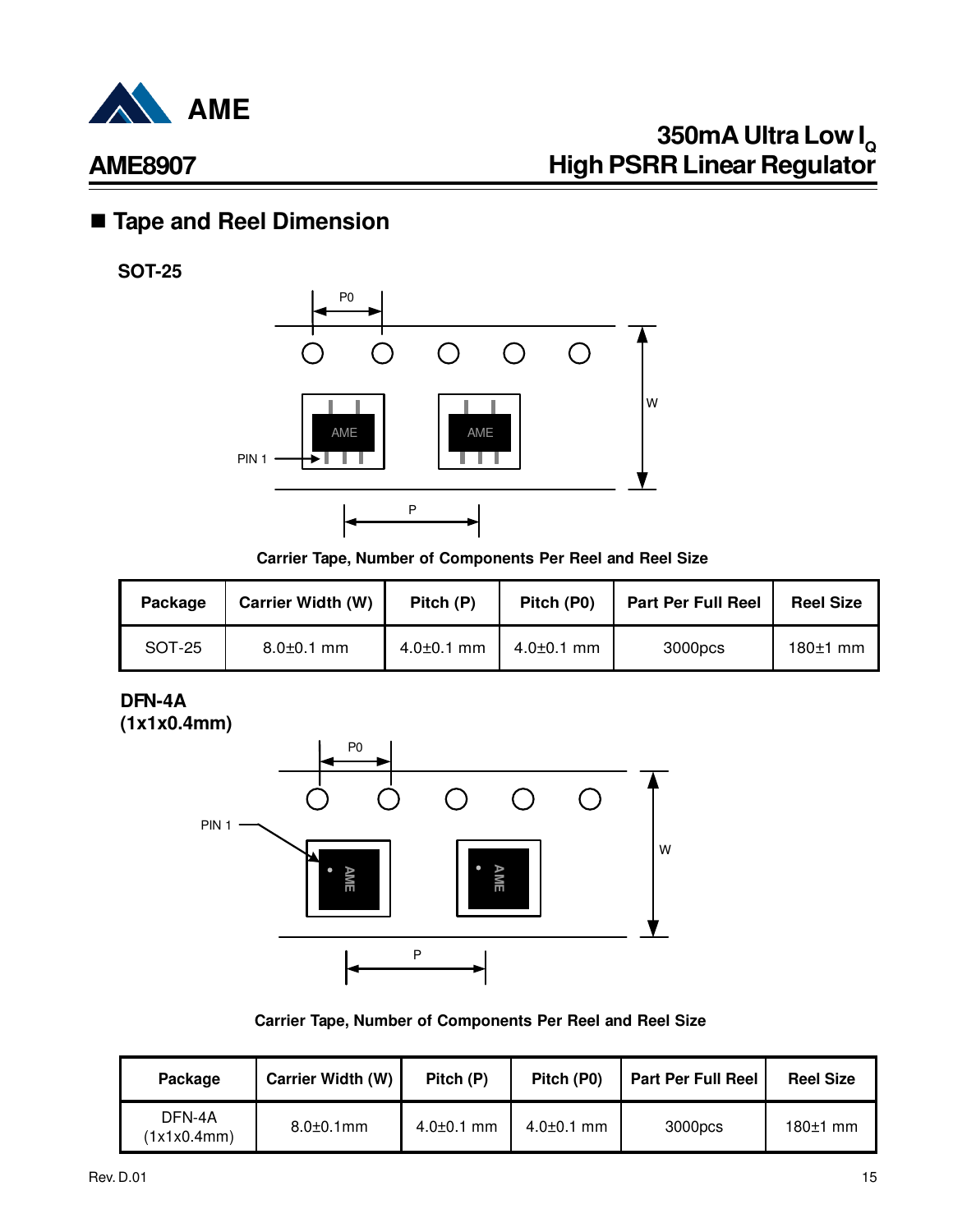

## ■ Tape and Reel Dimension (Contd.)

## **DFN-4A**

**(1x1x0.4mm)**



#### **Carrier Tape, Number of Components Per Reel and Reel Size**

| Package               | <b>Carrier Width (W)</b> | Pitch (P)        | Pitch (P0)       | <b>Part Per Full Reel</b> | <b>Reel Size</b> |
|-----------------------|--------------------------|------------------|------------------|---------------------------|------------------|
| DFN-4A<br>(1x1x0.4mm) | $8.0 \pm 0.1$ mm         | $2.0 \pm 0.1$ mm | $4.0 \pm 0.1$ mm | 10000pcs                  | $180±1$ mm       |

**DFN-6D**



#### **Carrier Tape, Number of Components Per Reel and Reel Size**

| Package                | <b>Carrier Width (W)</b> | Pitch (P)        | Pitch (P0)       | <b>Part Per Full Reel</b> | <b>Reel Size</b> |
|------------------------|--------------------------|------------------|------------------|---------------------------|------------------|
| DFN-6D<br>(2x2x0.75mm) | $8.0 \pm 0.1$ mm         | $4.0 \pm 0.1$ mm | $4.0 \pm 0.1$ mm | 3000pcs                   | $180±1$ mm       |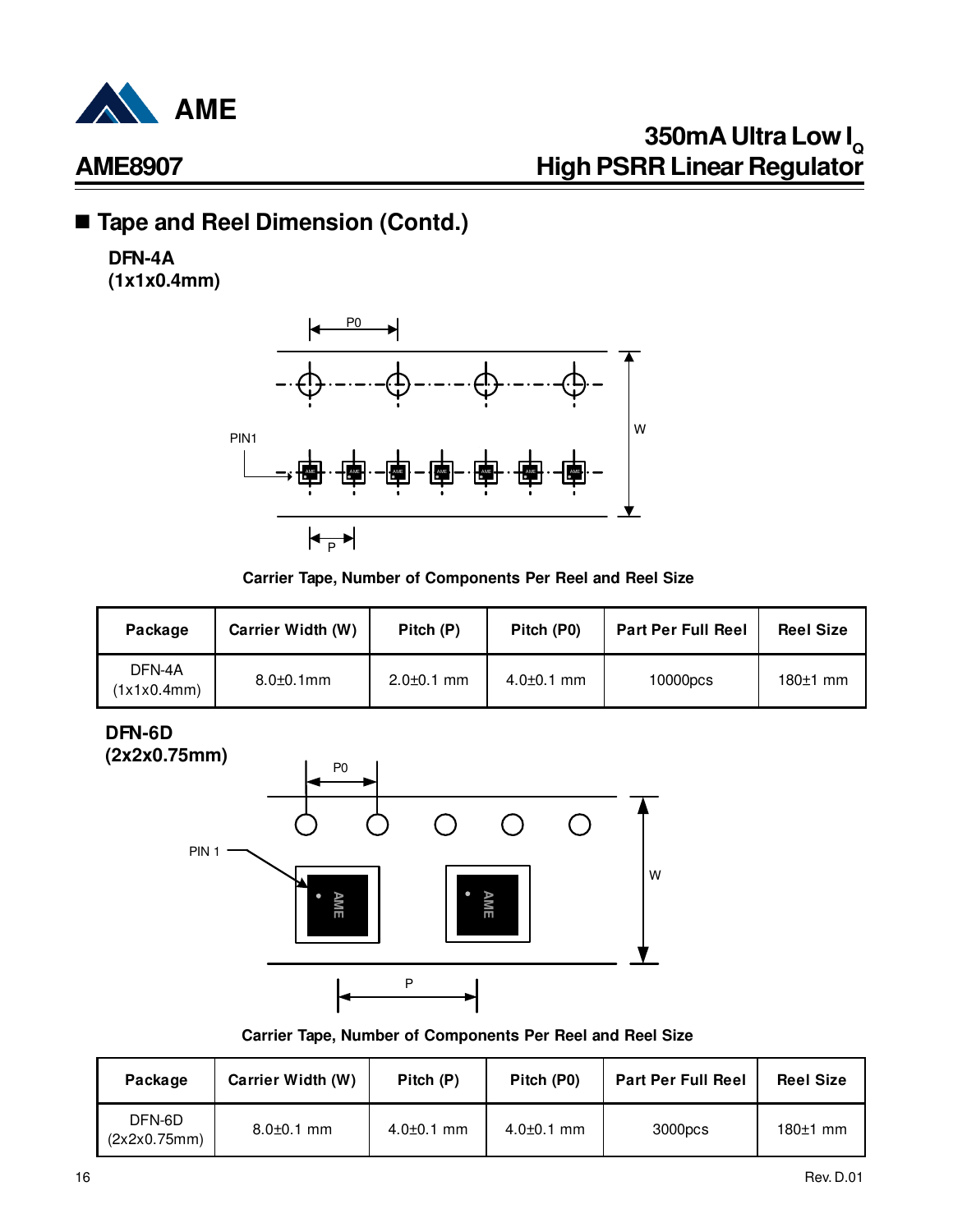

# **350mA Ultra Low I<sup>Q</sup> High PSRR Linear Regulator**

## n **Package Dimension**

### **SOT-25**





| <b>SYMBOLS</b> |             | <b>MILLIMETERS</b> |             | <b>INCHES</b> |
|----------------|-------------|--------------------|-------------|---------------|
|                | <b>MIN</b>  | <b>MAX</b>         | <b>MIN</b>  | <b>MAX</b>    |
| A              | 0.90        | 1.30               | 0.0354      | 0.0512        |
| $A_1$          | 0.00        | 0.15               | 0.0000      | 0.0059        |
| b              | 0.30        | 0.55               | 0.0118      | 0.0217        |
| D              | 2.70        | 3.10               | 0.1063      | 0.1220        |
| Е              | 1.40        | 1.80               | 0.0551      | 0.0709        |
| е              |             | 1.90 BSC           | 0.0748 BSC  |               |
| н              | 2.60        | 3.00               | 0.1024      | 0.1181        |
| L              | 0.37 BSC    |                    | 0.0146 BSC  |               |
| θ1             | $0^{\circ}$ | $10^{\circ}$       | $0^{\circ}$ | $10^{\circ}$  |
| S <sub>1</sub> | 0.95 BSC    |                    | 0.0374 BSC  |               |

**Front View**

## n **Lead Pattern**

b



হা

A

#### Note:

1. Lead pattern unit description:

- BSC: Basic. Represents theoretical exact dimension or dimension target.
- 2. Dimensions in Millimeters.
- 3. General tolerance  $\pm 0.05$ mm unless otherwise specified.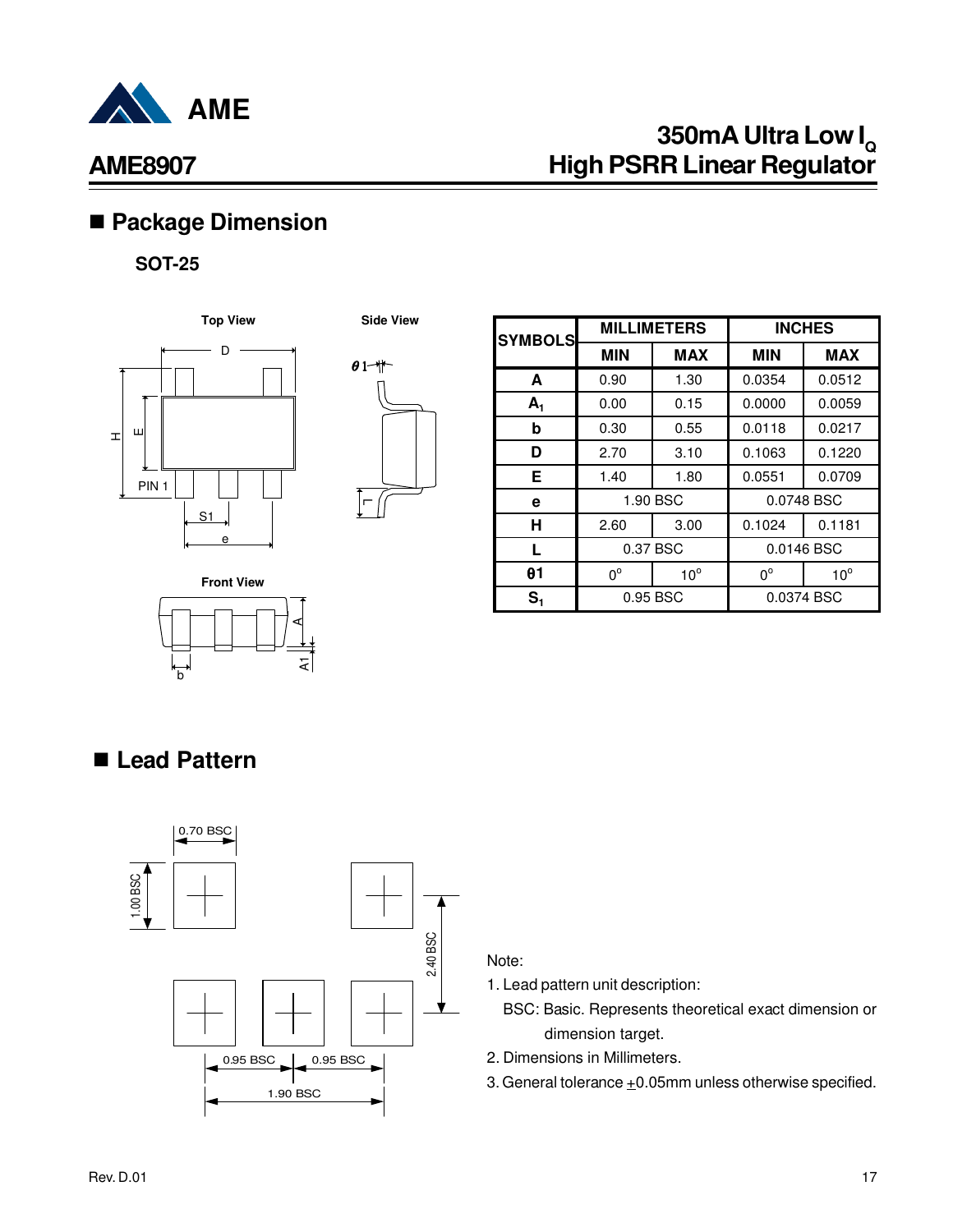

# ■ Package Dimension (Contd.)

### **DFN-4A (1x1x0.4mm)**







**SIDE VIEW**

| <b>SYMBOLS</b> |            | <b>MILLIMETERS</b> |            | <b>INCHES</b> |
|----------------|------------|--------------------|------------|---------------|
|                | <b>MIN</b> | <b>MAX</b>         | <b>MIN</b> | <b>MAX</b>    |
| A              | 0.320      | 0.400              | 0.013      | 0.016         |
| A1             | 0.000      | 0.050              | 0.000      | 0.002         |
| A2             |            | 0.102 REF          |            | 0.004 REF     |
| b              | 0.150      | 0.300              | 0.006      | 0.012         |
| D              | 0.950      | 1.050              | 0.037      | 0.041         |
| Е              | 0.950      | 1.050              | 0.037      | 0.041         |
| е              |            | 0.650 BSC          | 0.026 BSC  |               |
| D <sub>2</sub> | 0.380      | 0.580              | 0.015      | 0.023         |
| E <sub>2</sub> | 0.380      | 0.580              | 0.015      | 0.023         |
|                | 0.200      | 0.300              | 0.008      | 0.012         |
| K              |            | 0.200 REF          |            | 0.008 REF     |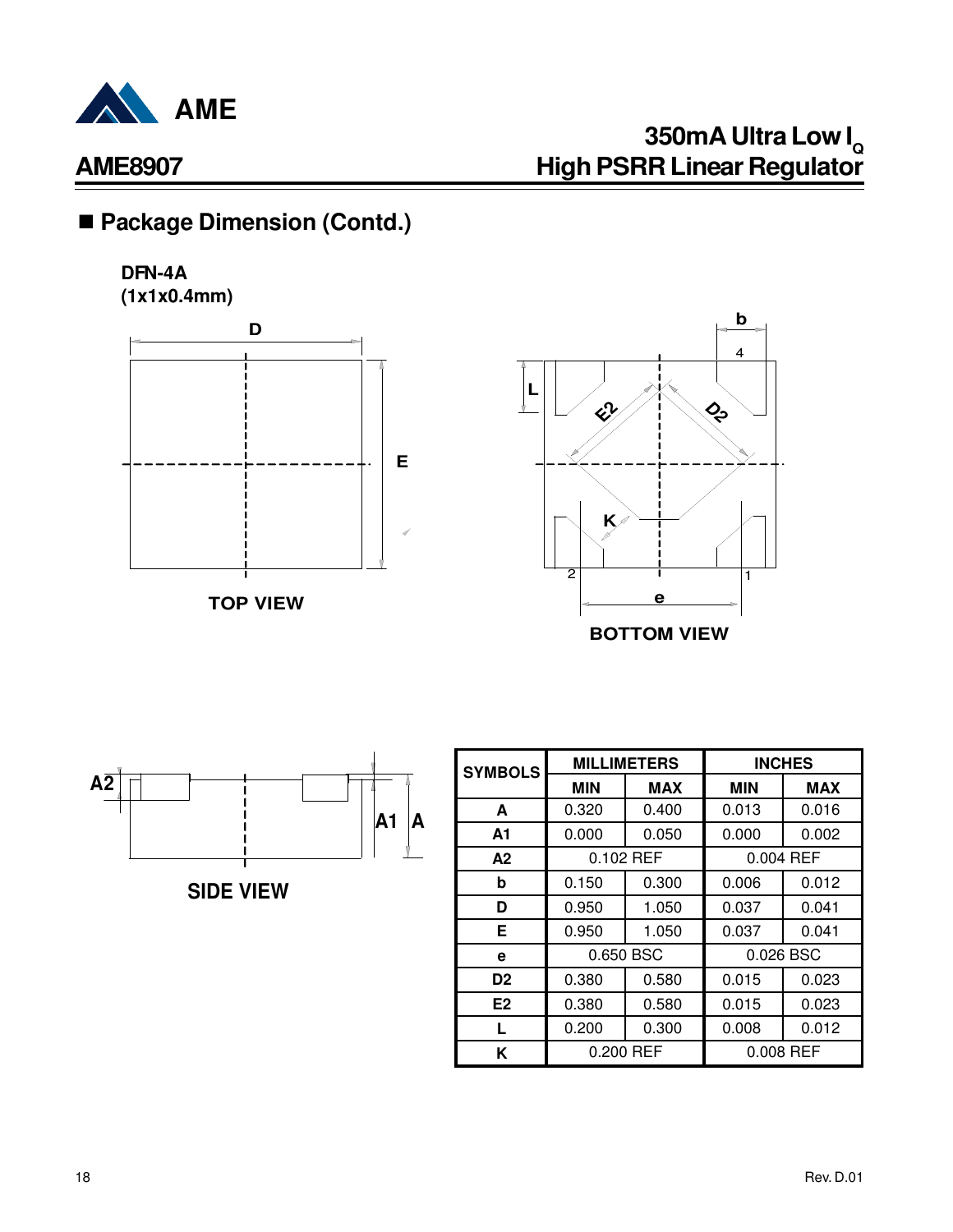

# **350mA Ultra Low I<sup>Q</sup> High PSRR Linear Regulator**

# ■ Lead Pattern Drawing (Contd.)

**DFN-4A (1x1x0.4mm)**



**Note: 1. Dimensions in Millimeters.**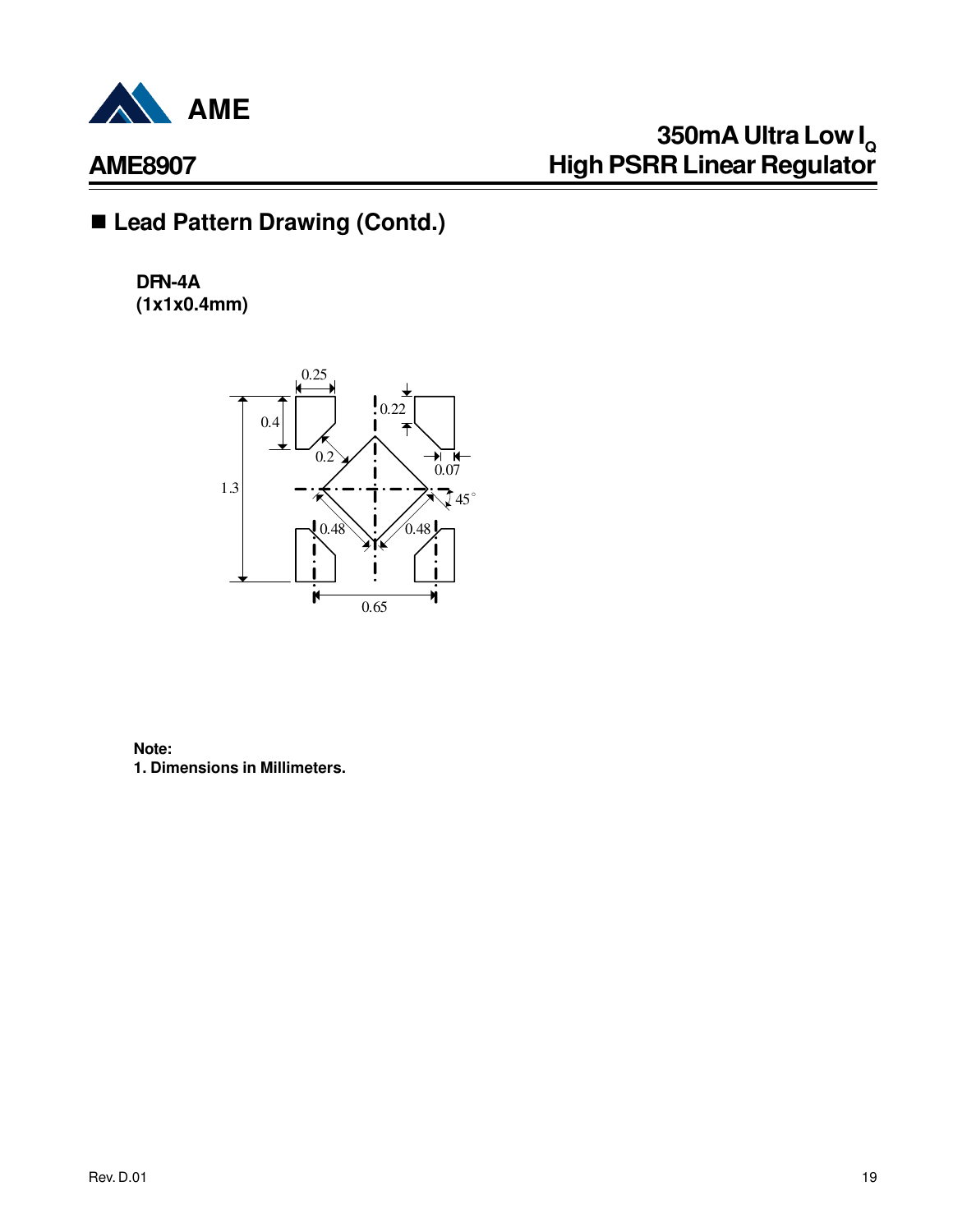

# ■ Package Dimension (Contd.)

### **DFN-6D (2x2x0.75mm)**





**REAR VIEW**

| <b>SYMBOLS</b> | <b>MILLIMETERS</b> |            | <b>INCHES</b> |            |
|----------------|--------------------|------------|---------------|------------|
|                | <b>MIN</b>         | <b>MAX</b> | <b>MIN</b>    | <b>MAX</b> |
| A              | 0.700              | 0.800      | 0.028         | 0.031      |
| D              | 1.900              | 2.100      | 0.075         | 0.083      |
| Е              | 1.900              | 2.100      | 0.075         | 0.083      |
| е              | 0.650 TYP          |            | 0.026 TYP     |            |
| D <sub>1</sub> | 1.100              | 1.650      | 0.043         | 0.065      |
| E <sub>1</sub> | 0.600              | 1.050      | 0.024         | 0.041      |
| b              | 0.180              | 0.350      | 0.007         | 0.014      |
| L.             | 0.200              | 0.450      | 0.008         | 0.018      |
| G              | 0.178              | 0.228      | 0.007         | 0.009      |
| G <sub>1</sub> | 0.000              | 0.050      | 0.000         | 0.002      |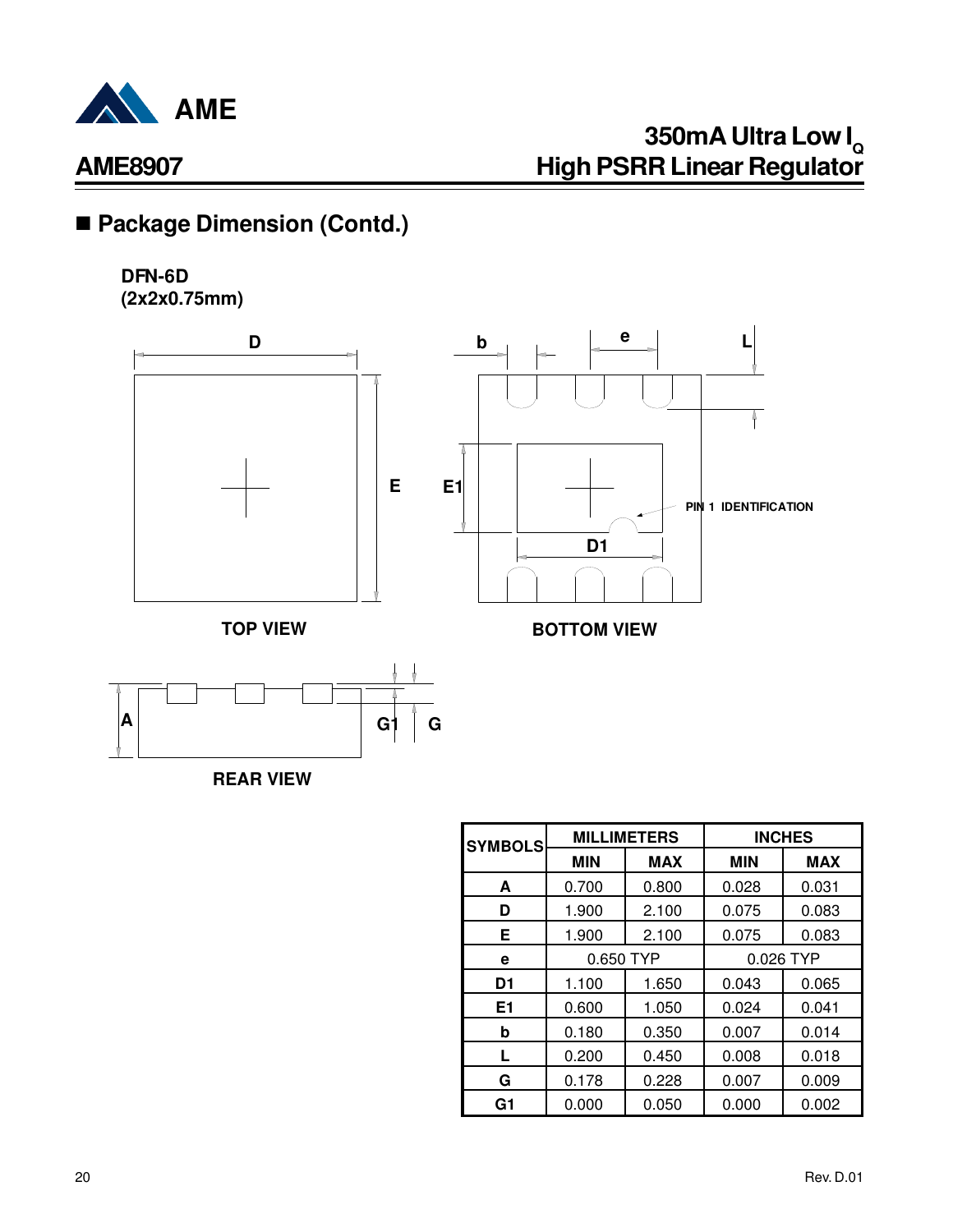

# **350mA Ultra Low I<sup>Q</sup> High PSRR Linear Regulator**

## ■ Lead Pattern Drawing (Contd.)

**DFN-6D (2x2x0.75mm)**



**Note:**

**1. Dimensions in Millimeters.**

**2. General tolerance +0.05mm unless otherwise specified.**